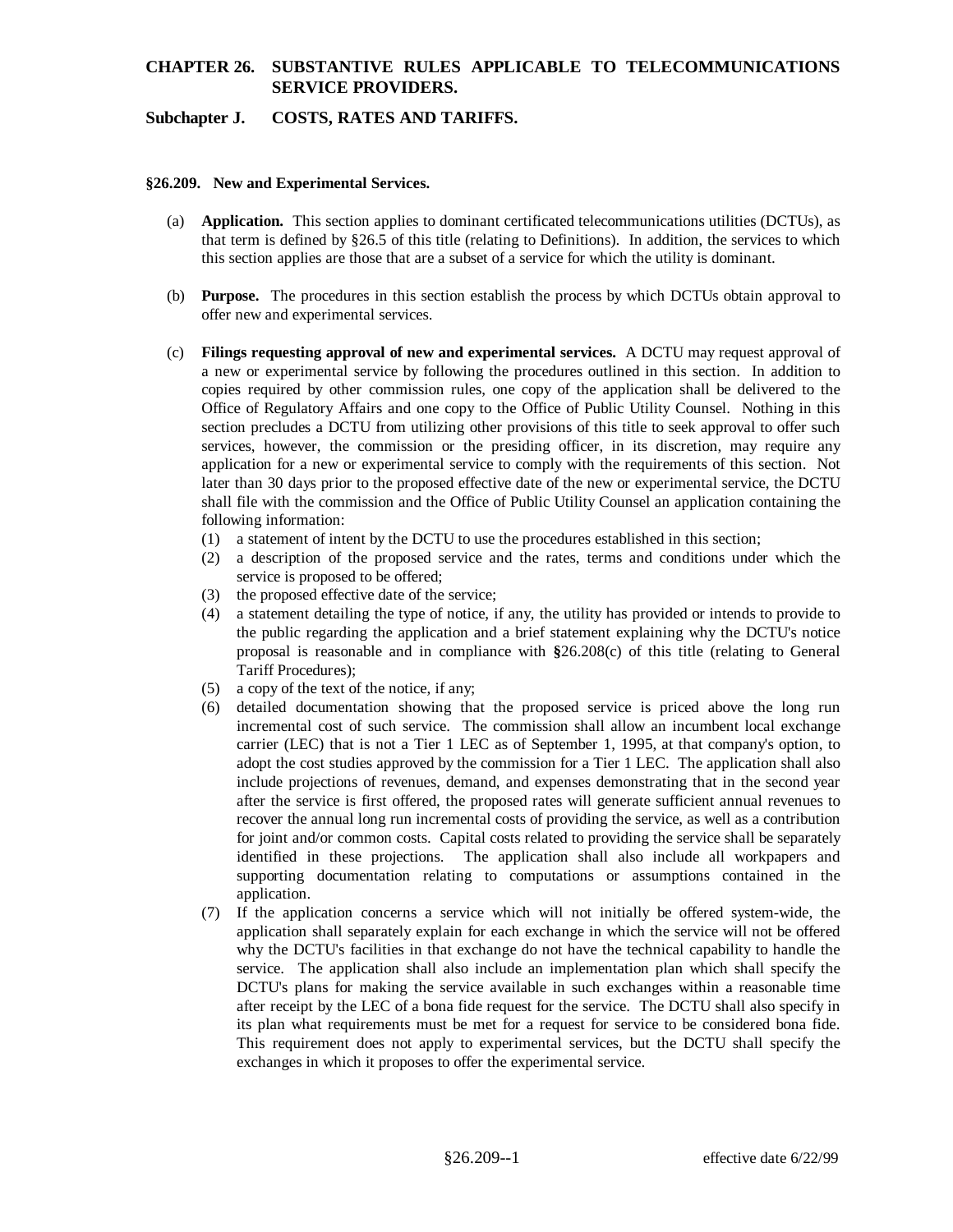# **CHAPTER 26. SUBSTANTIVE RULES APPLICABLE TO TELECOMMUNICATIONS SERVICE PROVIDERS.**

### **Subchapter J. COSTS, RATES AND TARIFFS.**

### **§26.209(c) continued**

- (8) If the application concerns an experimental service for which a range of rates is proposed, the application shall state the range of rates requested and show in detail how the upper and lower rates in that range relate to the long run incremental cost of the service.
- (9) Any other information which the DCTU wants considered in connection with the commission's review of its application.
- (d) **Modifications and waivers of requirements.** In its application a DCTU may request and the commission or the presiding officer may grant for good cause the modification or waiver of requirements set forth in this section concerning system-wide rates; system-wide provision of service; the one-year maximum period for offering an experimental service; the one-year, costrelated prove-in period; or long run incremental cost support. Subsequent to the introduction of an experimental service, a DCTU may also apply for modification of the period initially approved for offering the service. However, no experimental service shall be approved for more than two years, no prove-in period shall be extended beyond two years and, in lieu of incremental cost information, the DCTU must provide other cost support demonstrating that the proposed rates for the service will recover its costs plus a contribution within the required period. A waiver of the incremental cost standard shall only be granted if the presiding officer determines that such a standard imposes an unreasonable burden on a DCTU which has inadequate resources to produce the required cost information to meet that standard and if the presiding officer determines that an appropriate alternative cost standard is available. Any request for modification or waiver of these requirements shall include a complete statement of the DCTU's arguments supporting that request. The presiding officer shall rule on the waiver request within 15 days of the filing of the request. A copy of the presiding officer's ruling shall be provided to the commission, and the commission may overrule any waiver granted by a presiding officer within 15 days of the presiding officer's ruling.
- (e) **Requirements for proposed new and experimental services.** Unless waived or modified by the presiding officer as provided under subsection (d) of this section, the following requirements shall apply to any new service approved under this section:
	- (1) Such new service shall be offered at the same price throughout the DCTU's system.
	- (2) The service shall also be offered in every exchange served by the DCTU, except exchanges in which the DCTU's facilities do not have the technical capability to handle the service.
	- (3) The rates for a new service shall be designed to generate sufficient annual revenues to recover the annual long run incremental cost of the service, including a contribution for joint and/or common costs, in the second year after it is first offered. Requirements related to system-wide pricing and system-wide provision of service do not apply to a proposed experimental service.
	- (4) An experimental service approved under this section may be flexibly priced provided that the minimum rate in the range of rates shall be above the long run incremental cost of providing the service. The DCTU may make a change in rates within an approved range of rates upon such notice to customers and the commission as the presiding officer may require. In addition, before discontinuing provision of an experimental service, the DCTU shall give such notice of the discontinuation as the presiding officer may require.
- (f) **Interim rates.** For good cause, interim rates may be approved after docketing. However, interim rates shall not be approved if the new service requires substantial initial investment by customers before they may receive the service unless the commission requires the DCTU to notify every customer prior to purchasing the service that this investment is at risk due to the interim nature of